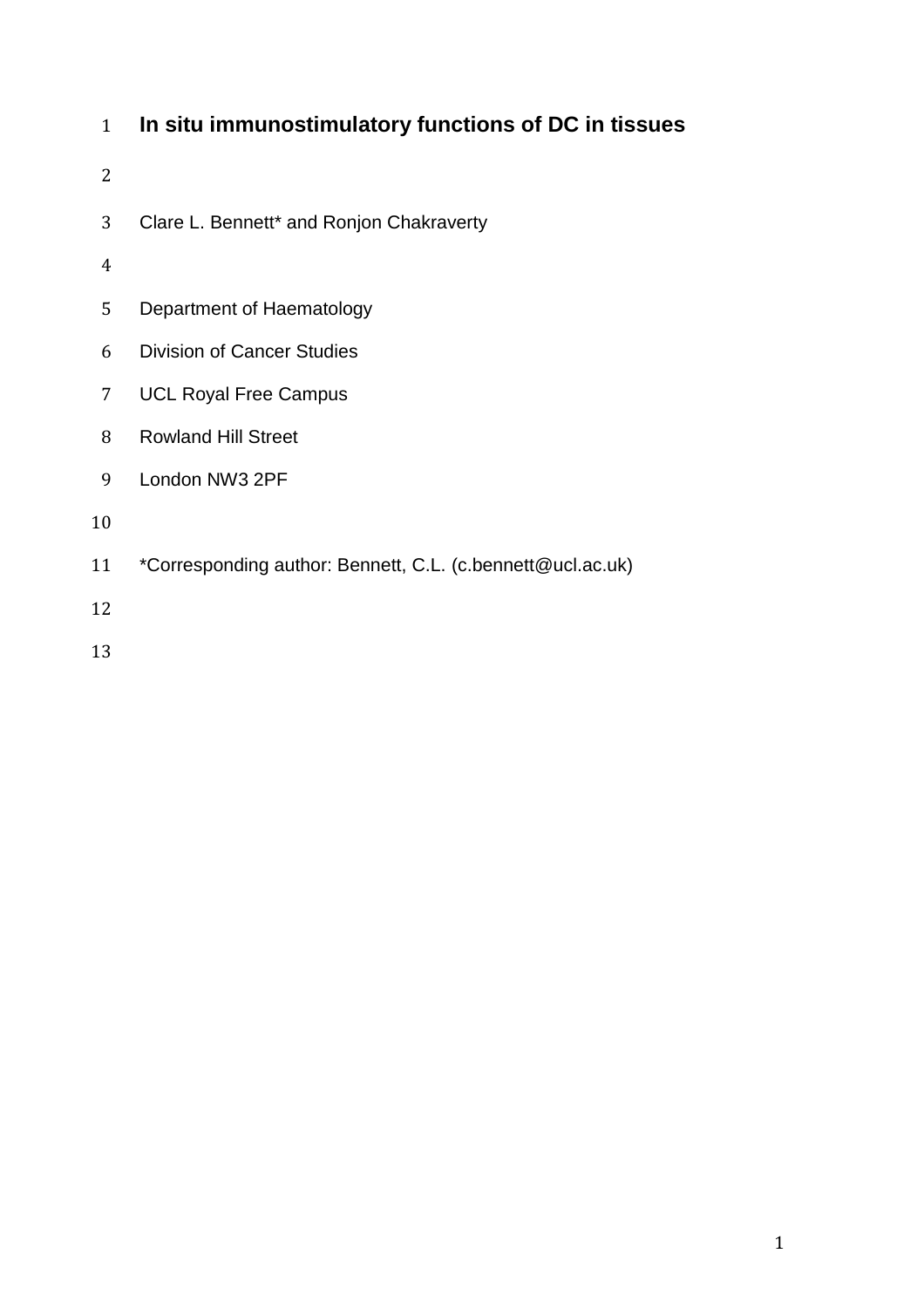### **Abstract**

 Dendritic cells (DC) prime and orchestrate naïve T cell immunity in lymphoid organs, but recent data also highlight the importance of DC-effector T cell interactions in tissues. These studies suggest that effector T cells require a second activating step *in situ* from tissue DCs in order to become fully competent for effector functions and/or proliferation and survival. DC stimulation of effector T cells within tissues has evolved as a mechanism to ensure that T cells are activated to their full potential only at the site of ongoing infection. Here we propose that under conditions of uncontrolled inflammation and release of tissue antigens, the same DC-dependent checkpoint perpetuates a destructive response and immunopathology.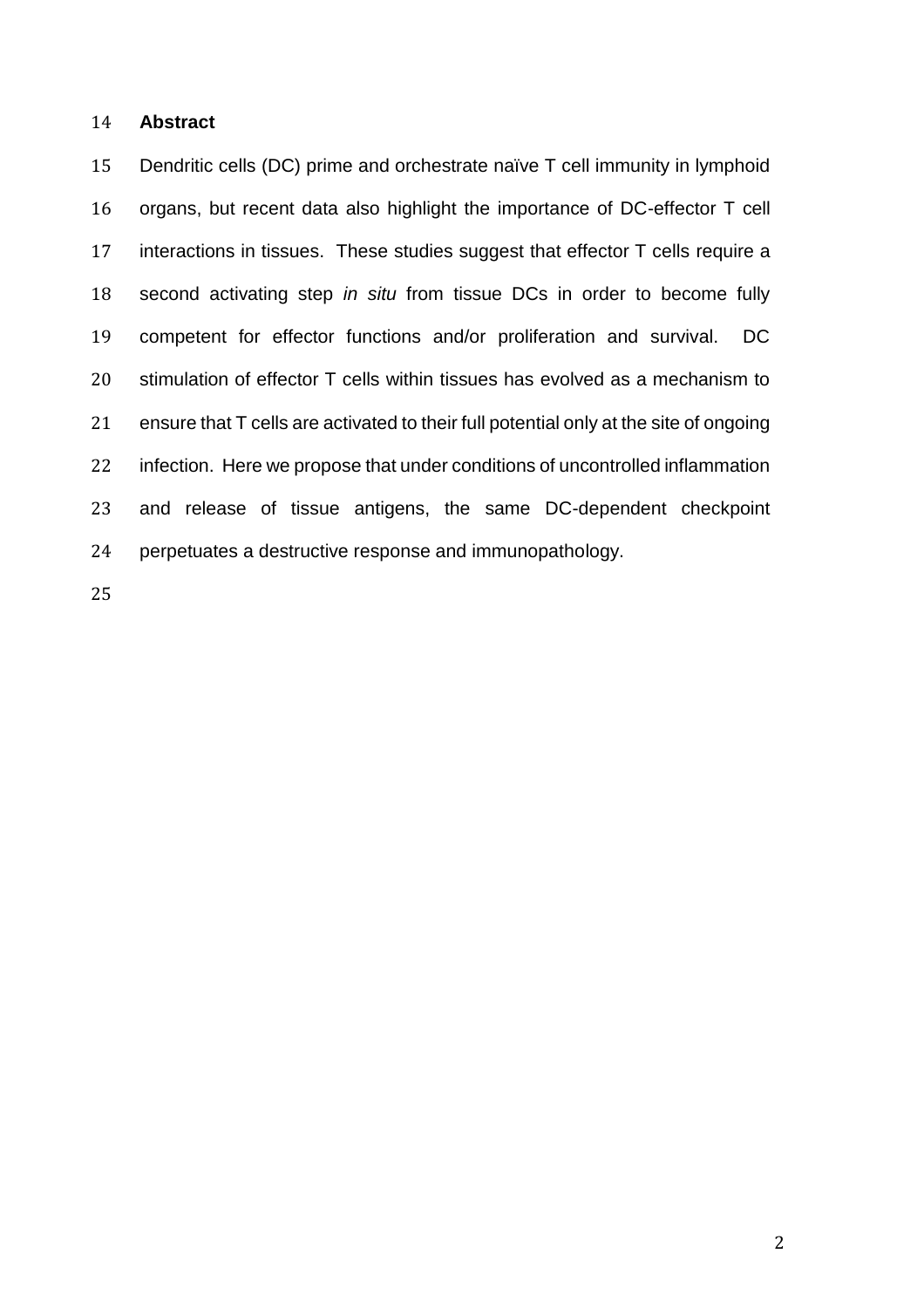#### **Control of effector T cell function in tissues – a role for DC?**

 The immune system has evolved to ensure rapid and protective immunity against multiple pathogens while at the same time avoiding excessive damage to normal tissues. This careful balancing act requires exquisite control by multiple activating and regulatory checkpoints, many of which invoke the involvement of dendritic cells (DCs) that migrate to, or are resident within, secondary lymphoid organs. In the steady state, DCs laden with self or harmless environmental antigens traffic at low rates to draining lymph nodes (LN). Under these conditions, DC populations induce deletion of self- reactive T cells or expansion of regulatory T cells (Treg) within the secondary lymphoid organs [\[1\]](#page-14-0). In contrast, during infection and exposure to pathogen- associated molecular patterns, activated DC process microbial antigens within affected tissues and traffic to LN where they interact with naïve T cells, initiating a program of proliferation and effector T cell (Teff) differentiation [\[2\]](#page-14-1). As the infection is cleared by the ensuing effector response, the number of antigen-loaded DCs that enter draining LN falls. Furthermore, DC are killed 42 by activated cytotoxic T lymphocytes (CTL) or their functions are modulated by naturally-occurring or inducible Treg, ensuring the primary response is self- limiting [\[3-6\]](#page-14-2). While this process of induction and counter-regulation acts to avoid the priming of an excessive T cell response, there are several reasons to consider that additional levels of control are needed outside lymphoid organs. For example, because there is a delay between DCs acquiring antigen in the infected tissue and initiation of naïve T cell activation, there exists the risk that effector cells armed with a full repertoire of harmful cytokines will induce an excessive response relative to the falling levels of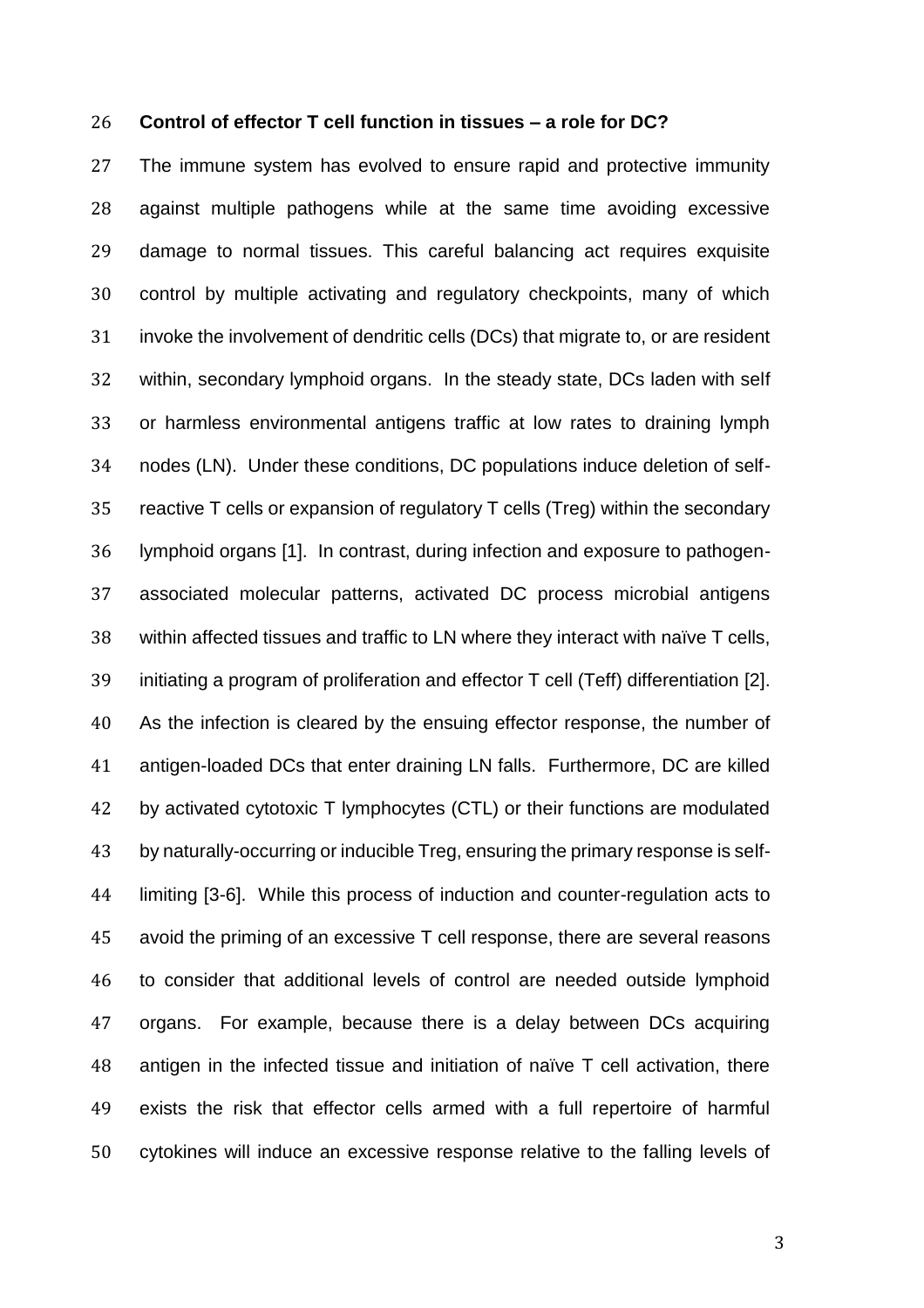infection within the tissues due to activation of innate immune mechanisms. Conversely, Teff accessing tissues must also overcome multiple inhibitory influences, including exposure to co-inhibitory ligands (e.g. programmed death ligand (PD-L)-1) and suppression by peripheral tissue Treg before they can execute their functions [\[6\]](#page-14-3). In the absence of a mechanism to control the balance between effector and inhibitory responses, T cells recruited to the tissues may be unable to clear residual infection. Thus, existing models that invoke the role of DCs solely within the afferent phase may lack the scope for fine-tuning the immune response according to precise levels of infection. Recent data highlighting the importance of DC-T cell interactions for effector function in tissues, suggests that DCs control an additional checkpoint in the efferent phase of the response. Thus, DCs outside lymphoid organs may be required to shift the balance away from regulation and towards immunity, specifically at sites infected by pathogens. In this way, DCs may also control Teff function, such that T cells only produce potentially damaging immune mediators in situations where the pathogen has not already been cleared by other immune responses. In this Opinion we propose that this checkpoint becomes deregulated under conditions of inflammation and release of tissue antigens, and therefore that immunopathology in autoimmune disease or graft-versus-host disease (GVHD) is driven *in situ* by DCs that drive uncontrolled Teff activation in target organs.

# **DCs at sites of infection and inflammation.**

 The development of inducible murine models of DC ablation [\[7\]](#page-14-4) or depletion of phagocytic cells such as monocytes by injection of clodronate-coated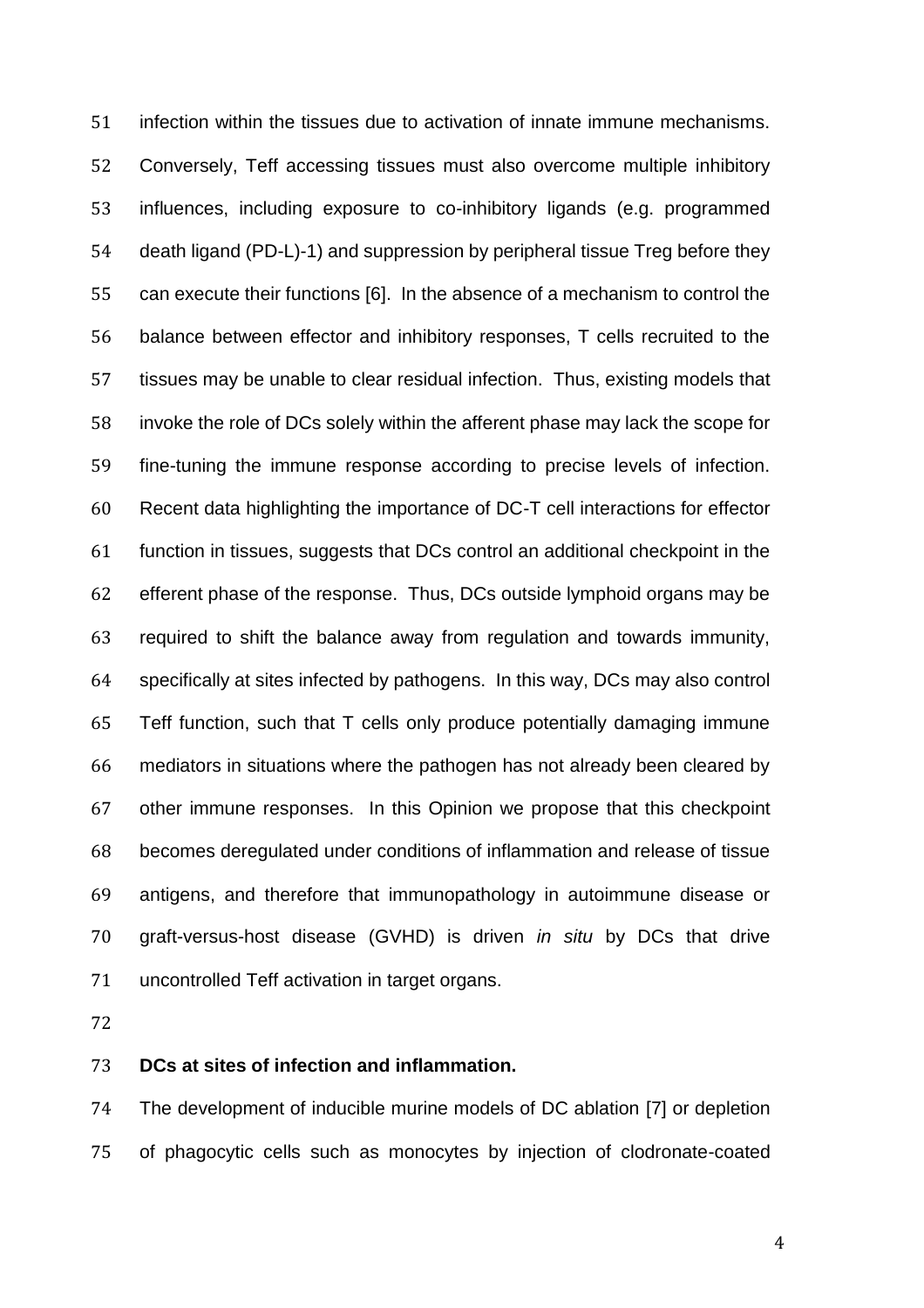liposomes [\[8\]](#page-14-5) have enabled more precise definition of the role of DCs *in vivo*. In particular, the specific depletion of different DC populations at defined time points has allowed investigators to ask detailed questions about the role of DC-T cell interactions *in situ* in tissues. In these systems, the cell type- specific expression of a high affinity diphtheria toxin (DT) receptor (DTR) renders DCs exquisitely sensitive to killing by injection of DT [\[7\]](#page-14-4).

82 A prerequisite for any putative DC-specific checkpoint that activates Teff is that sufficient DC numbers are maintained in infected tissues. Non-lymphoid DC populations have become increasingly well characterized, and can be defined in general by expression of the integrins CD11b and CD103 (for comprehensive reviews see [\[9,](#page-14-6) [10\]](#page-14-7)). According to the DC paradigm, DC 87 activation is concomitant with migration out of the tissue to draining LN, and 88 as such most DC research has focused on the role of DCs in lymphoid organs. However, significant numbers of DCs do remain in infected and/or inflamed tissue, and these cells may become refractory to subsequent activating trafficking stimuli, thus maintaining tissue DC numbers [\[11\]](#page-14-8). In addition, recruitment of DC precursors will rapidly replenish those activated DC populations exiting the tissues, with the outcome that inflamed tissues often contain higher numbers of DCs than in the steady state. For example, 95 CD11c<sup>+</sup> DCs accumulate in Leishmania- and herpes simplex virus (HSV)- infected skin [\[12,](#page-14-9) [13\]](#page-14-10), and in the lungs of influenza-infected mice [\[14\]](#page-14-11). The majority of DCs recruited into inflamed or infected tissues are derived from 98 Ly6Chigh monocytes, that have differentiated into CD11b<sup>+</sup> DC-like cells [\[15,](#page-14-12) [16\]](#page-14-13). These cells are rapidly recruited from the bone marrow in response to infection or inflammation [\[17\]](#page-15-0), and provide a large supply of monocyte-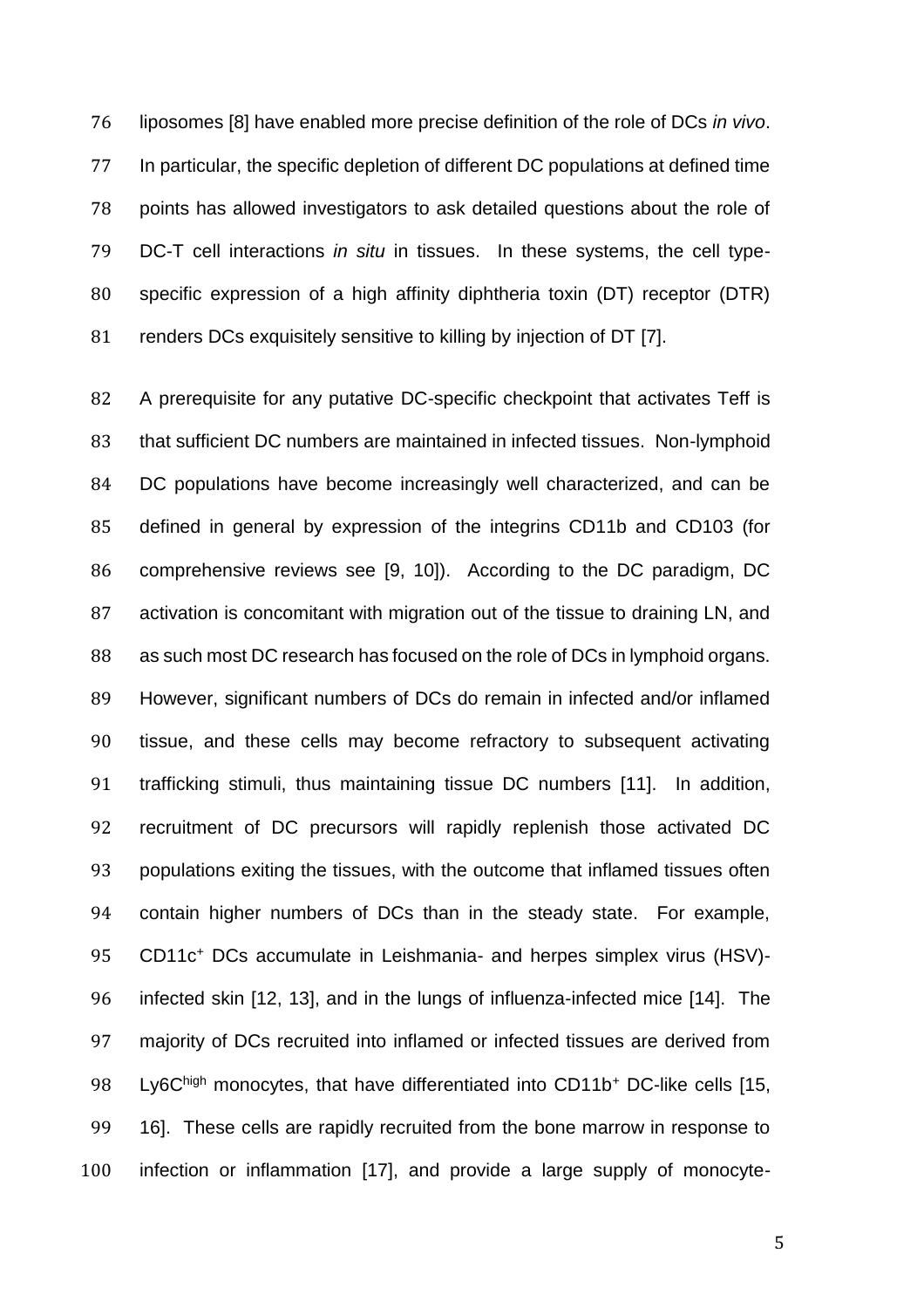derived, or inflammatory, DCs that may out-number other tissue-resident DCs [\[18\]](#page-15-1) and dominate up-take of the infectious agent for T cell priming in draining LN [\[19\]](#page-15-2). Autoimmune diseases are often associated with an influx of large numbers of inflammatory DCs into the target tissue. For example, DCs accumulate at the sites of intestinal inflammation in patients with inflammatory bowel diseases [\[20\]](#page-15-3), and psoriatic skin contains a high frequency of inflammatory DCs [\[21\]](#page-15-4). These DCs may shape the local immune environment by the secretion of pro-inflammatory cytokines and chemokines [\[22,](#page-15-5) [23\]](#page-15-6), and can directly cause tissue damage via production of the effector molecules 110 TNF $\alpha$  and iNOS (TipDC) [\[24\]](#page-15-7). However, the rapid recruitment of monocyte- derived DC to inflamed tissues means that they may also become the dominant DC population to interact with incoming Teff *in situ* at the site of infection [\[9\]](#page-14-6).

 This shift to inflammatory DC populations may however not be true for all tissues. For example, epidermal Langerhans cells (LCs) turn over very slowly with repopulation from a localized precursor population [\[10\]](#page-14-7). Unlike DCs in other tissues, LCs remain the dominant DC population in the inflamed epidermis [\[25\]](#page-15-8), where local proliferation *in situ* may maintain cell numbers [\[26\]](#page-15-9). Indeed, monocytes are only recruited to the epidermis under conditions of severe inflammation and LC death, for example by UV-irradiation [\[10\]](#page-14-7).

# **DC-T cell interactions at sites of infection.**

 Teff home to diseased tissues, where they eliminate pathogens via direct killing of infected cells and through production of chemokines and cytokines, which recruit and activate immune defense mechanisms by other cells.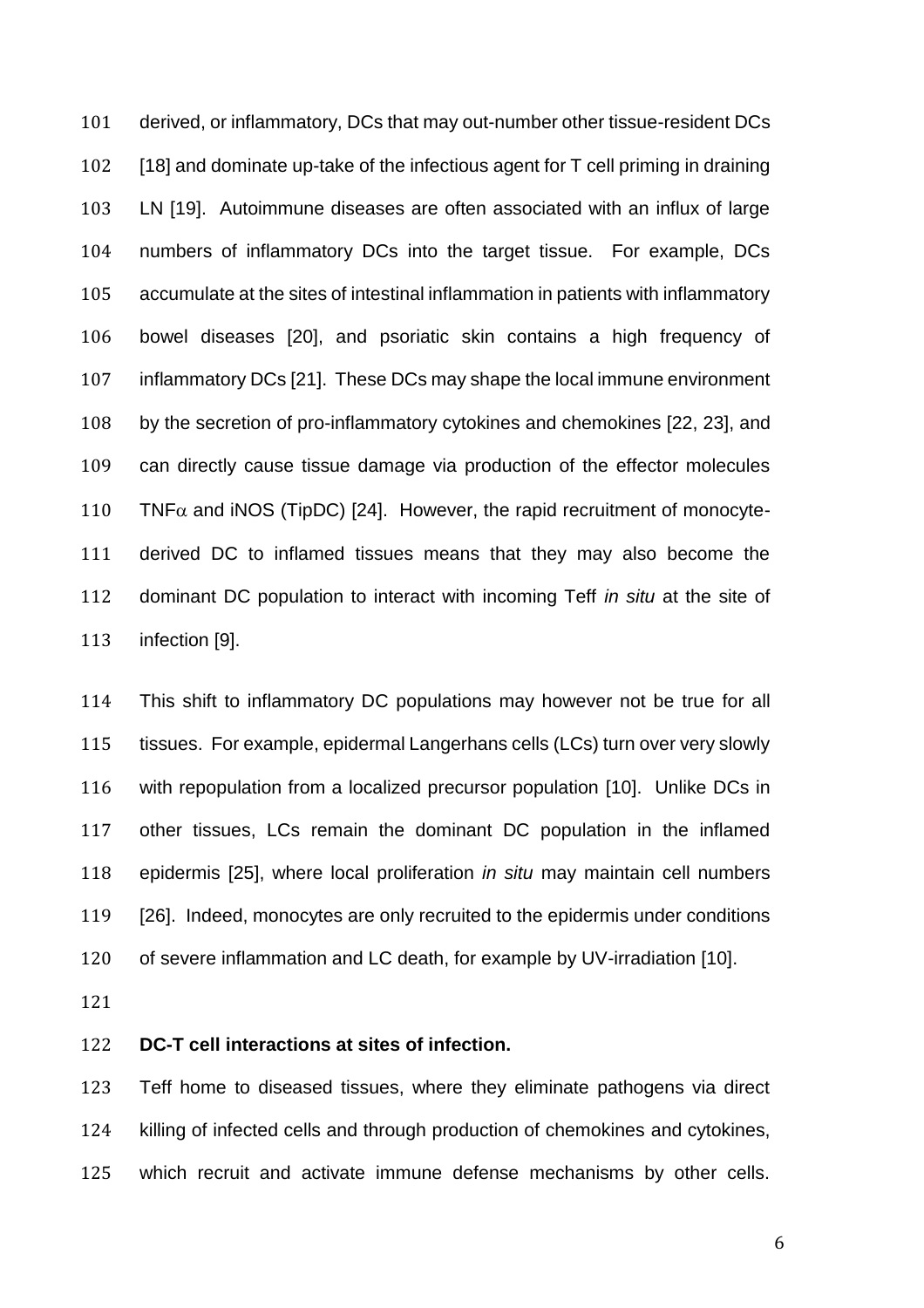Studies over the last decade have demonstrated that Teff function is enhanced as they enter peripheral tissues, suggesting that interactions with tissue cells may be important in influencing the final repertoire of effector functions induced. For example, influenza-specific Teff were found to undergo robust proliferation after entry into the lung [\[27\]](#page-15-10). Furthermore, adoptively transferred T cells that had been primed *in vivo* [\[28\]](#page-15-11) or *in vitro* [\[29\]](#page-15-12) were demonstrated to migrate to tissues and produce higher levels of effector 133 cytokines than those that had trafficked to LN. Similarly,  $CD4+T$  cells in the lungs of mice infected with *Cryptococcus neoformans* displayed a more 135 activated phenotype, and produced more  $IFN<sub>Y</sub>$ , than those in draining LN [\[30\]](#page-15-13). Until recently though, the precise involvement of DCs in this response had not been investigated.

 Depletion of DCs, or their precursors, after T cell priming exacerbates infection with influenza [\[31\]](#page-15-14) or HSV-2 [\[18\]](#page-15-1). In the absence of antigen- presenting DCs, pathogen (tetramer)-specific T cells do not proliferate and 141 survive [\[31-33\]](#page-15-14), or are not reactivated to produce IFN $\gamma$  [\[18,](#page-15-1) [34\]](#page-16-0), in order to mediate a protective response. This interaction has been shown to be antigen-specific [\[31\]](#page-15-14) and require co-stimulatory signals from DC in influenza-144 infection models [\[33,](#page-16-1) [34\]](#page-16-0). CD11b<sup>+</sup> inflammatory DCs, including Tip DCs, migrate into the lungs of influenza-infected mice [\[14,](#page-14-11) [35\]](#page-16-2), where they present antigen to Teff [\[35\]](#page-16-2), and are therefore strong candidates to activate the protective T cell response in this model*.* Monocyte-derived DCs were also 148 characterized as the DC population which induced  $IFN<sub>Y</sub>$ -production by recruited T cells in HSV-2-infected mice [\[18\]](#page-15-1). These reports have suggested that antigen-specific interactions between tissue DCs and T cells are required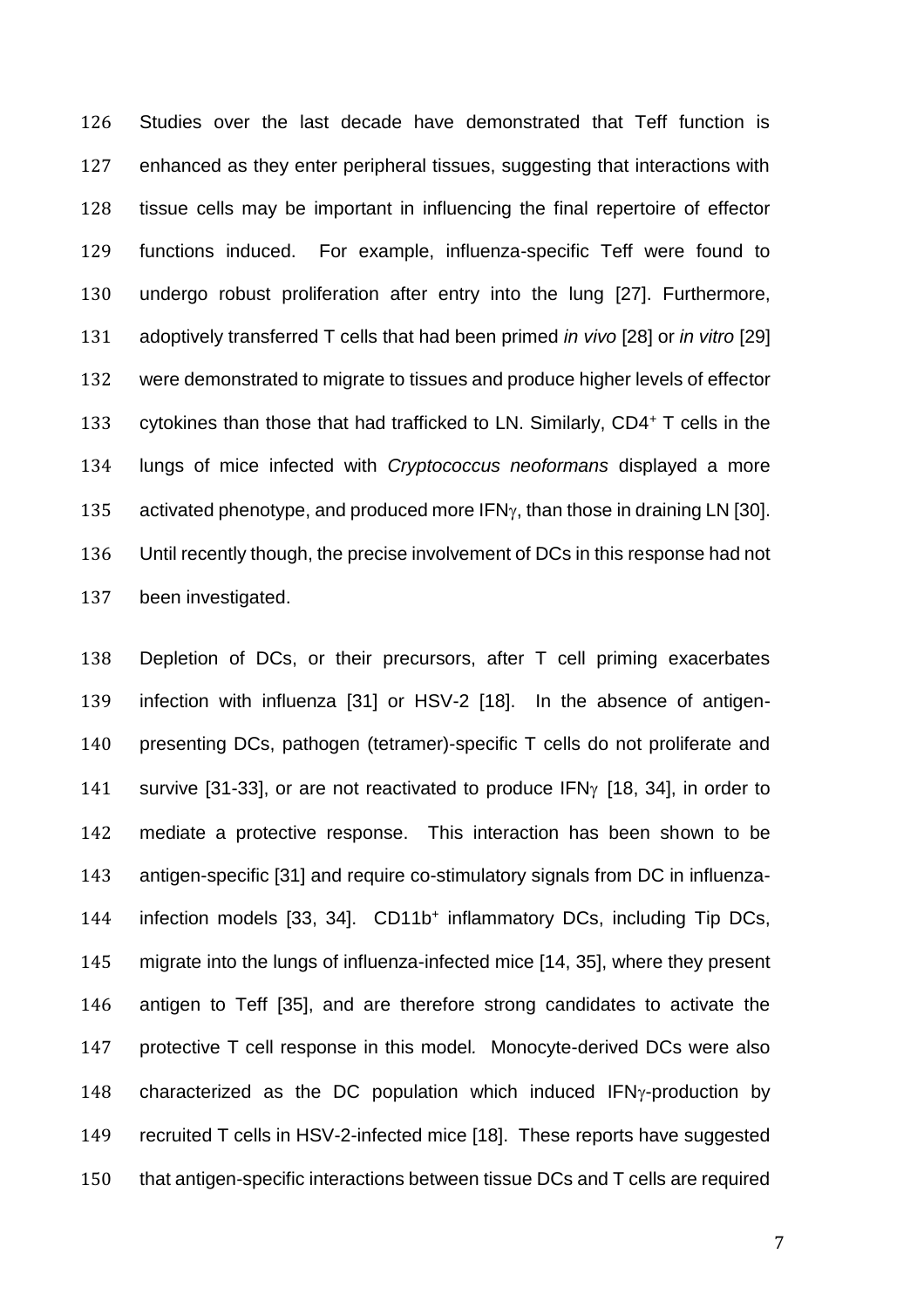to activate full Teff function at the site of infection. However, in these studies, interactions between Teff and different populations of tissue DCs was inferred using *ex vivo* DC-restimulation assays [\[18\]](#page-15-1), or add-back of specific DC populations to DC-depleted mice [\[31\]](#page-15-14), which do not necessarily reflect the cellular interactions which occur *in vivo*. Notably, DC populations distinct from the alveolar DC subset that were depleted by treatment with clodronate liposomes, were required to rescue Teff function [\[31\]](#page-15-14). Three further studies have investigated the outcome of the interaction between DCs and effector T cells at the site of inflammation, either by directly analyzing T cell cytokine production *ex vivo* without restimulation by DCs, or using multi-photon imaging to track Teff in real time. Depletion of DTR-expressing DCs by injection of DT was used to show that DCs in the dermis of mice that had been immunized with protein and adjuvant, or in the lungs of influenza-infected 164 mice, were required to induce antigen-specific  $IFN<sub>Y</sub>$  production by T cells 165 recruited to the inflamed/infected sites  $[34, 36]$  $[34, 36]$ . CD11b<sup>+</sup> DCs were also recruited into the central nervous system (CNS) of lymphocytic chorio- meningitis virus (LCMV)-infected mice, where they formed stable long-lived contacts with incoming T cells. These interactions resulted in the proliferation of Teff *in situ* in the meninges [\[37\]](#page-16-4). Collectively, these studies demonstrate that DC-T cell interactions in tissues enhance T cell function. The research to date has either focused on investigating the direct augmentation of T cell cytokine production by DCs at a single cell level, or the indirect enhancement of Teff function due to proliferation *in situ* at the infection site. New studies are required to directly compare whether both scenarios occur within an infected tissue, or whether the interaction with DCs outside lymphoid organs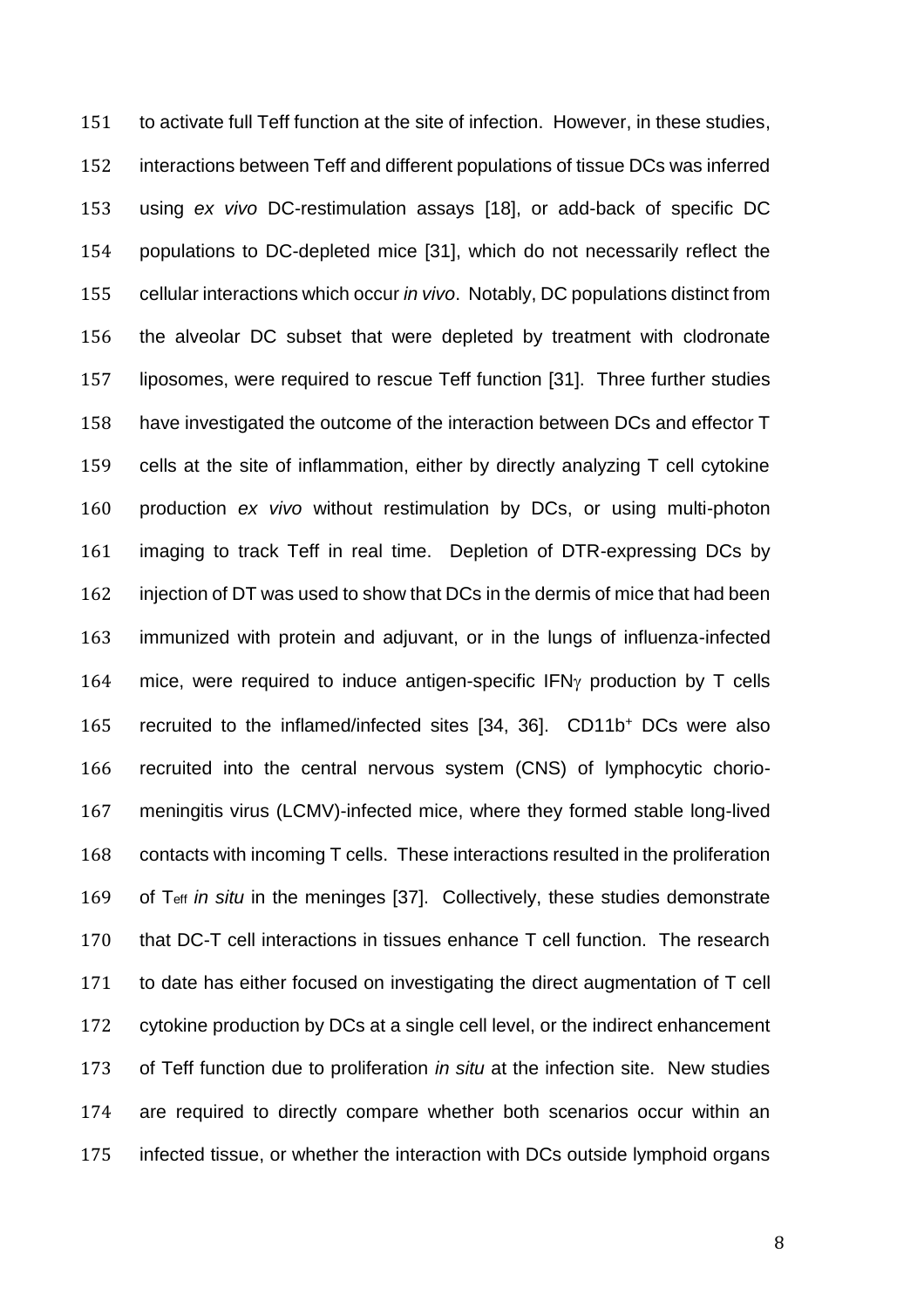has different effects on Teff function, perhaps depending on the local environment and the signals delivered by activating DCs. It has been postulated that tissue antigen presenting cell (APC)-T cell interactions take place within discrete areas of inflamed or infected tissues, that may facilitate rapid activation of effector memory T cells upon secondary infection [\[38,](#page-16-5) [39\]](#page-16-6). These sites include tertiary lymphoid structures such as those found in the lung, which are required for the maintenance of chronic immunity [\[40\]](#page-16-7). However, whether discrete regions within the tissue are required to foster interactions between Teff and DCs has not been carefully addressed.

### **Do DC- Teff interactions perpetuate disease?**

 During the development of autoimmune disease, tissue-resident DCs will migrate to draining LN to initiate the primary response. Priming is perpetuated as incoming inflammatory DCs subsequently acquire tissue antigens released by auto-reactive CTL, and migrate in turn to draining LN [\[41,](#page-16-8) [42\]](#page-16-9). In experimental models of autoimmunity however, depletion of DCs ameliorates tissue destruction independently of T cell priming [\[25,](#page-15-8) [43,](#page-16-10) [44\]](#page-16-11). Thus, DTR 193 models of DC/LC depletion have been used to show that activated CD4+ T cells interact with kidney DCs to produce cytokines *in situ* and recruit 195 autoreactive CTL [\[43\]](#page-16-10), while CD8+ T cells are activated to enhance effector function, and therefore tissue damage, by epidermal LCs [\[25\]](#page-15-8). In the MRL.Fas mouse model of systemic lupus erythematosus DC were recently 198 shown to be required for the proliferation of, and increased  $IFN<sub>Y</sub>$ -production by, Teff in LN, and tissue immunopathology was less severe in the constitutive absence of DCs [\[44\]](#page-16-11). However, interactions between DC and Teff in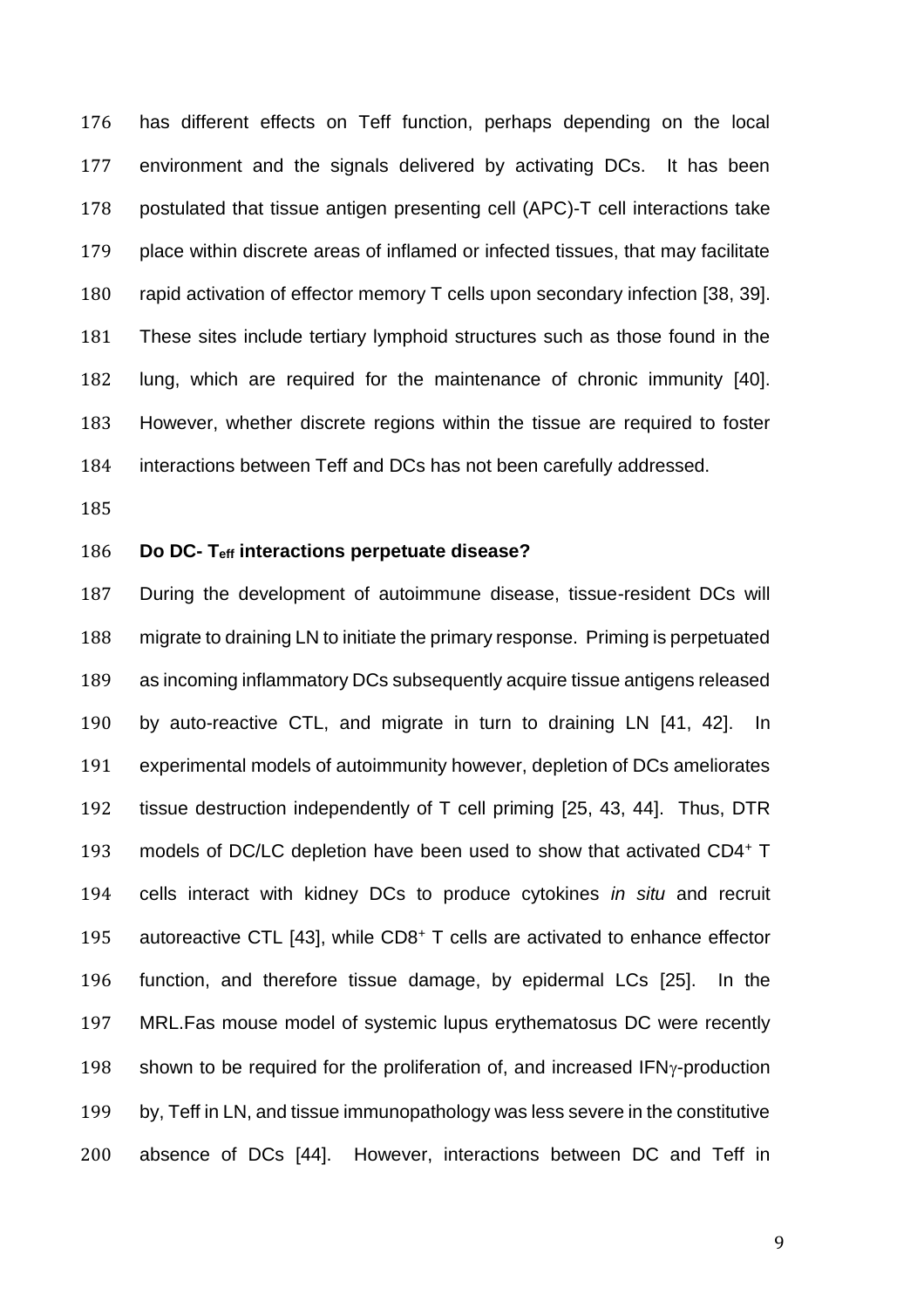201 peripheral tissues were not addressed in this study. Within the CNS, and in 202 accord with the LCMV study already discussed [\[37\]](#page-16-4), MHC II<sup>+</sup> APC form long- lasting contacts with Teff that were in the process of crossing pial vascular walls [\[45\]](#page-16-12). In this elegant study, which exploited cytofluorometry to directly analyze effector cytokine production at the single cell level by parenchymal T cells *in situ*, it was found that APC-T cell interactions result in the activation of pro-inflammatory cytokines, chemokines and metalloproteases which facilitated entry of CTL deep into the CNS parenchyma to cause clinical disease [\[45\]](#page-16-12). Taken together, these studies implicate DC-Teff interactions in murine models of autoimmunity.

211 It was also recently demonstrated that resident rather than recruited DC can license Teff under certain conditions. This conclusion was derived from experiments dissecting the mechanism of cutaneous injury induced by allogenic T cells following bone marrow transplant. Using a tractable model of cutaneous GVHD, in which inflammation is induced by topical application of a Toll-like receptor agonist, and depletion of LC from Langerin-DTR recipients, it was found that tissue injury was reduced in the absence of LC, despite recruitment of CTL into the epidermis [\[25\]](#page-15-8). Although primed Teff were cytotoxic against hemtopoietic cells, they required the presence of epidermal host LC to up-regulate transcription of effector molecules once in the epidermis [\[25\]](#page-15-8). These data suggest that LCs can also control the Teff function under certain conditions. However, LCs were not required for this step in 223 models of dermatitis or subcutaneous vaccination, where CD11b<sup>+</sup> DCs were the major protagonists. Therefore, a key question for future studies is to determine whether licensing is a 'default' mechanism of any DC population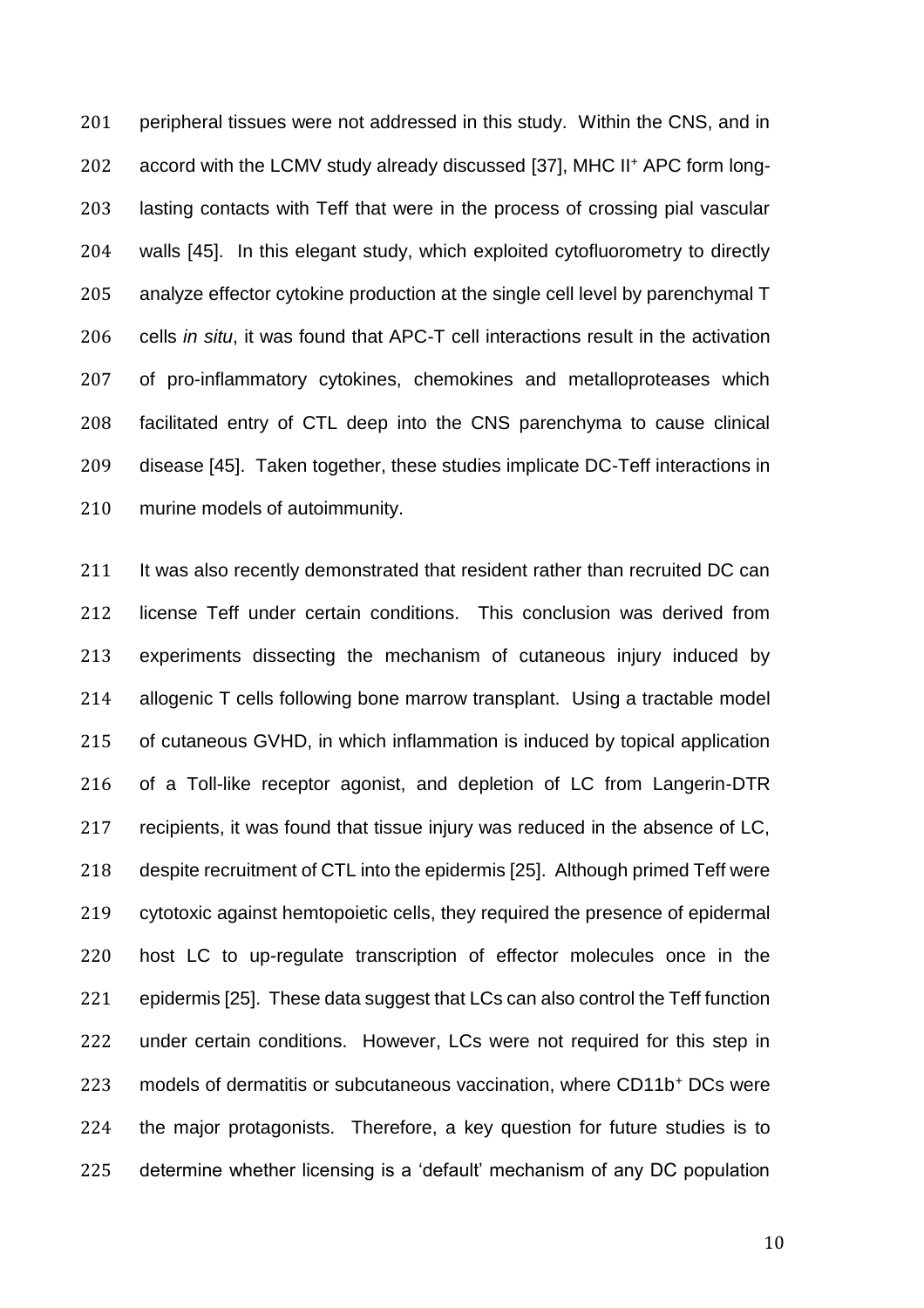that is within a tissue at the time of Teff infiltration or a unique property of individual subsets.

# **Concluding remarks.**

 Recent data highlight the importance of DC-T cell interactions in tissues to enhance protective immunity against infection. We propose that Teff are licensed by DCs *in situ*, and that this step provides an important checkpoint to activate maximal effector function at sites of infection. DCs may be licensed by interaction with pathogen-derived molecules [\[46\]](#page-16-13), or CD4 T cells [\[47\]](#page-16-14) and as a result persist in an altered state that is equipped to activate effector T cell responses. Here, we suggest that DCs may themselves 237 license, and therefore modulate, CD4<sup>+</sup> and CD8<sup>+</sup> Teff function. In this context, the term licensing describes an interaction between tissue DCs and recruited T cells that leads to enhanced Teff function. This may be due to a combination of augmented production of effector cytokines, chemokines and other molecules, and/or local expansion of Teff due to enhanced proliferation and/or survival. Under conditions of inflammation and release of tissue antigens, this checkpoint could result in the aggravation of a dysregulated T cell response, whereby DCs drive the continued proliferation and activation of tissue-destructive T cells (Figure 1). During immune responses to pathogens the licensing of Teff by DCs will be limited over time as fewer T cells are primed in draining LN, and pathogen-derived antigens are cleared from the 248 tissue. At this point tissue-specific regulatory mechanisms such as exposure to PD-L1, and suppression by Treg will dominate immune responses in the tissue to ensure that any autoreactive T cells activated during the anti-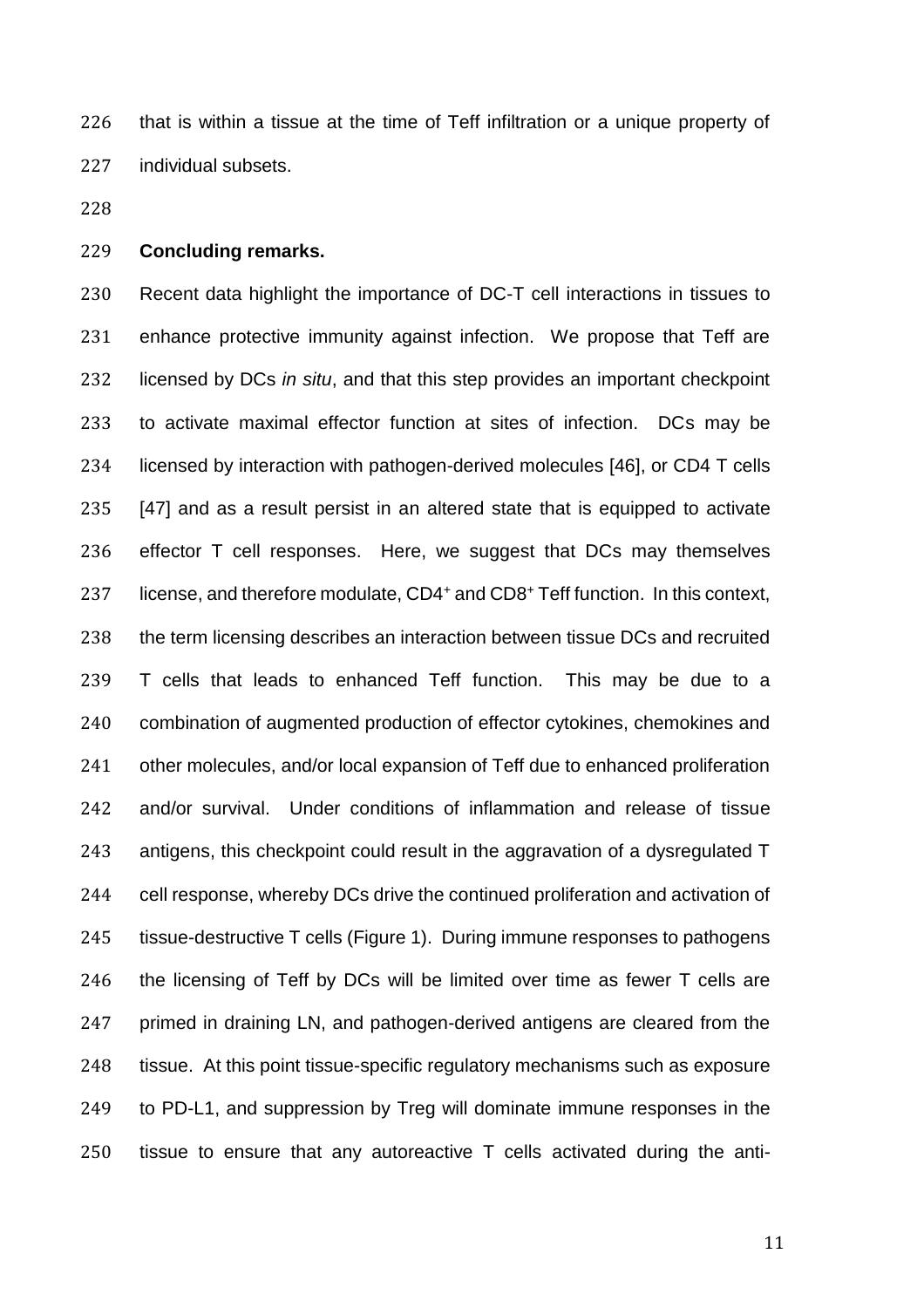pathogen response are not licensed by DC at the infected site. In addition, DC may also directly license Treg function [\[36\]](#page-16-3). However, during autoimmunity these immunosuppressive responses are often impaired, for example due to inhibition of Treg function [\[48\]](#page-16-15). In this context the unchecked augmentation of self-reactive Teff function by DC will further drive T cell-mediated immunopathology.

 Despite differences reported in the literature on the effects that this licensing step has on Teff function, a consensus is emerging on the nature of the DC 260 that mediates this response. Thus, recruited inflammatory (CD11b<sup>+</sup>) DCs 261 license enhanced Teff function in both infection and immunopathology (Figure 262 1). This is in accord with a role for these DCs during the effector phase of the immune response, as recently suggested by others [\[9\]](#page-14-6). Many questions remain about the nature of the interaction between DCs and Teff in tissues; for example, more work is needed to understand to what extent MHC-T cell receptor signaling alone is sufficient to activate enhanced effector proliferation 267 and/or function, and how different co-stimulatory or -inhibitory signals from DC control Teff function [\[33,](#page-16-1) [34\]](#page-16-0). In addition, it is not known whether DCs must be activated to license incoming T cells. DCs require pathogen-derived signals in order to prime a naïve T cell response [\[49\]](#page-17-0). However, Teff will potentially have different requirements, and inflammatory cytokine-driven activation of tissue DCs may be sufficient for them to interact with, and license, recruited T cells. More data is also needed to determine whether this DC-dependent licensing step is specific for the primary response, or if it is also required to re-stimulate memory T cells on secondary challenge by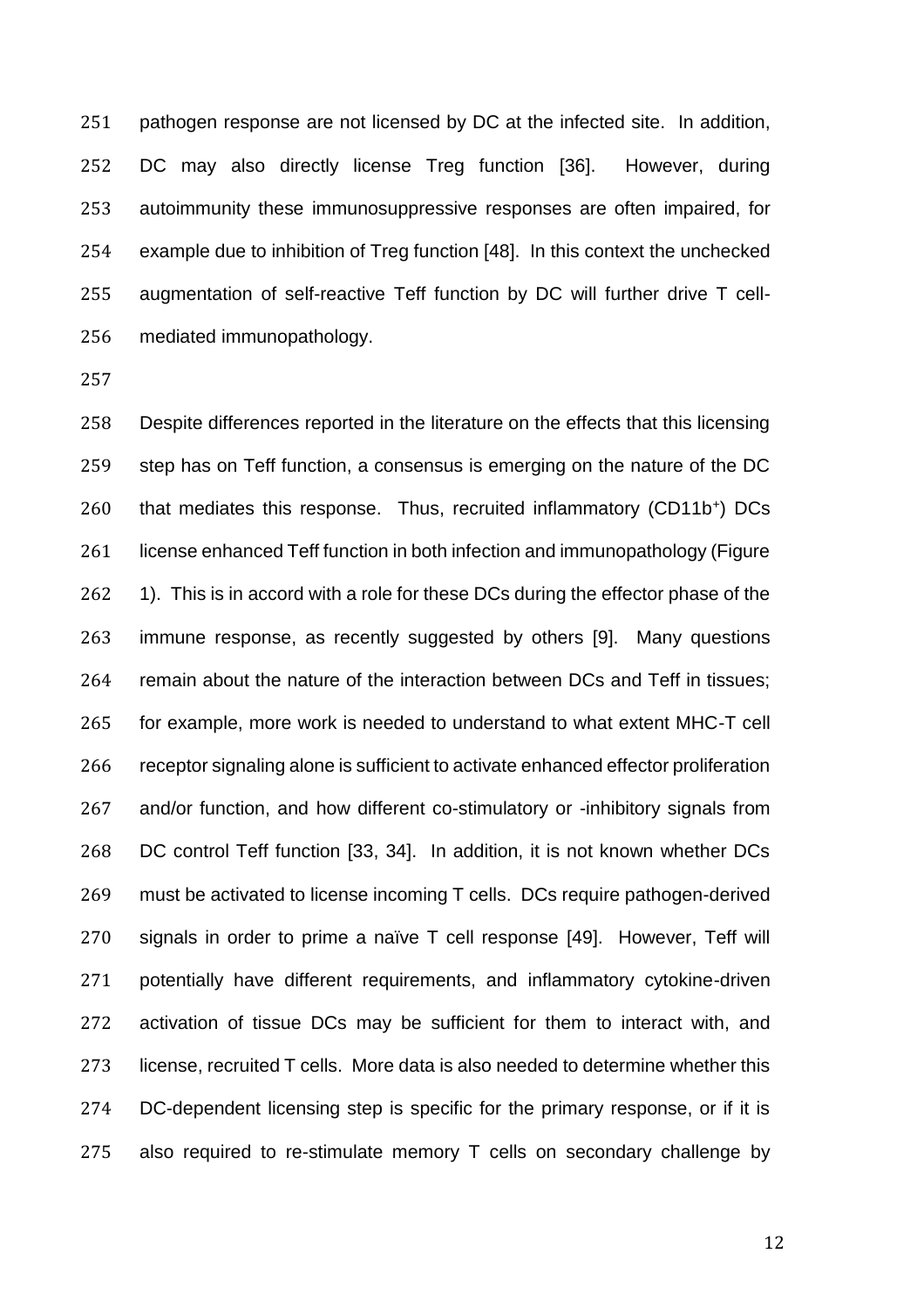pathogens (see Box 1). Dermal DCs have been shown to license cytokine production by Treg in the skin [\[36\]](#page-16-3) and an interesting possibility is that DCs control the balance between effector and regulatory function *in situ* at the site of infection. Understanding and targeting DC-licensing of T cells beyond lymphoid organs may represent an important therapeutic step to both enhance the function of pathogen- and tumor-specific T cells *in situ*, and limit T cell-mediated pathology in autoimmunity and GVHD.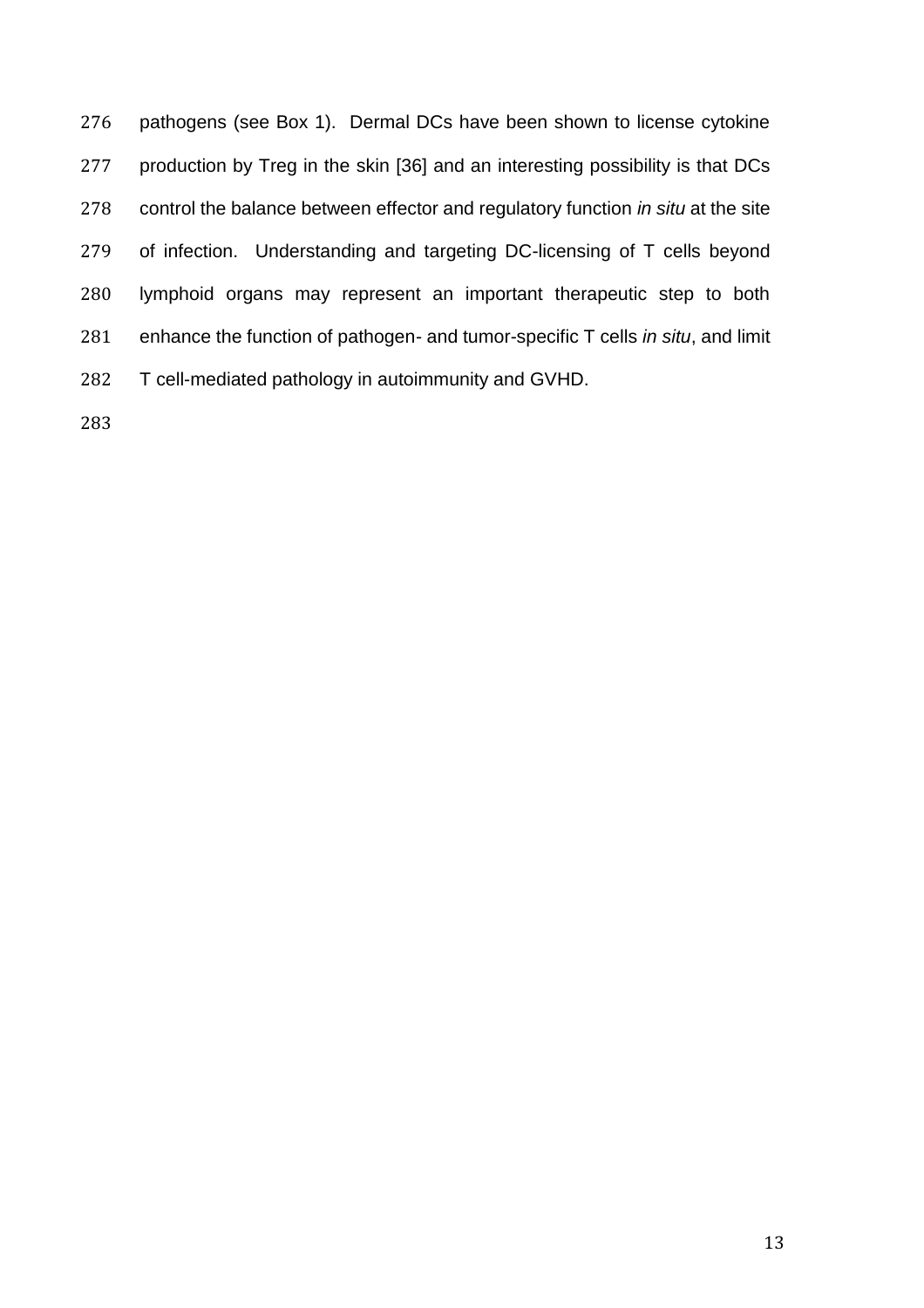# **Acknowledgements**

The authors thank Pedro Velica for creating Figure 1.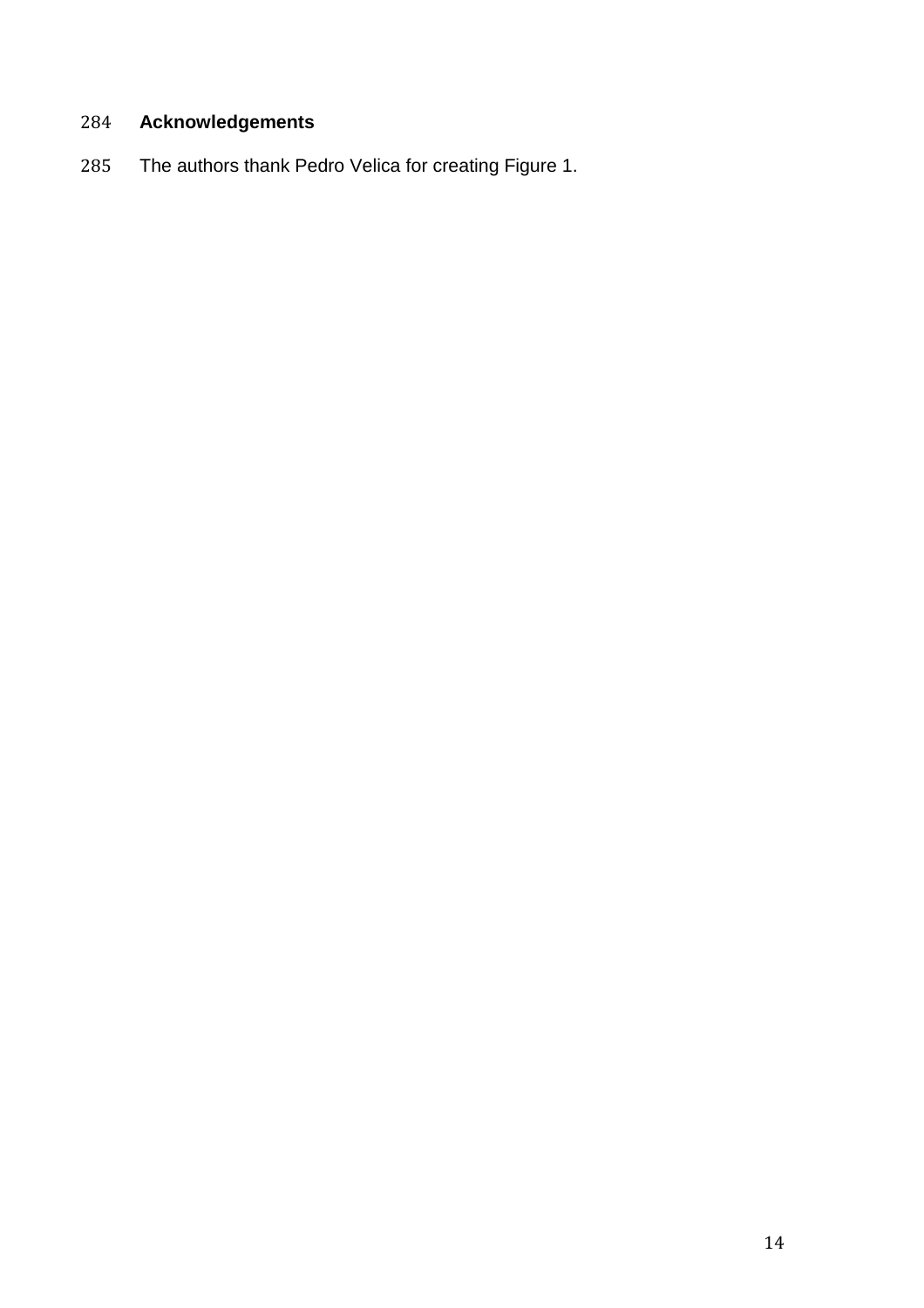# **References**

<span id="page-14-0"></span> 1. Maldonado, R.A. and von Andrian, U.H. (2010). How tolerogenic dendritic cells induce regulatory T cells. *Adv. Immunol*. 108, 111-165.

<span id="page-14-1"></span> 2. Villadangos, J.A. and Heath, W.R. (2005). Life cycle, migration and antigen presenting functions of spleen and lymph node dendritic cells: limitations of the Langerhans cells paradigm. *Semin. Immunol.* 17, 262-272.

- <span id="page-14-2"></span> 3. Wong, P. and Pamer, E.G. (2003). Feedback regulation of pathogen-specific T cell priming. *Immunity* 18, 499-511.
- 4. Guarda, G. *et al.* (2007). L-selectin-negative CCR7(-) effector and memory CD8(+) T cells enter reactive lymph nodes and kill dendritic cells. *Nat. Immunol*. 8, 743-752.
- 5. Boissonnas, A. *et al*. (2010). Foxp3+ T cells induce perforin-dependent dendritic cell death in tumor-draining lymph nodes. *Immunity* 32, 266-278.
- <span id="page-14-3"></span> 6. Belkaid, Y. and Tarbell, K. (2009). Regulatory T cells in the control of host-microorganism interactions. *Ann. Rev. Immunol.* 27, 551-589.
- <span id="page-14-4"></span> 7. Bennett, C.L. and Clausen, B.E. (2007). DC ablation in mice: promises, pitfalls, and challenges. T*rends Immunol.* 28, 525-531.
- <span id="page-14-5"></span> 8. Van Rooijen, N. and Sanders, A. (1994). Liposome mediated depletion of macrophages: mechanism of action, preparation of liposomes and applications. *J. Immunol. Methods.* 174, 83-93.
- <span id="page-14-6"></span> 9. Heath, W.R. and Carbone, F.R. (2009). Dendritic cell subsets in primary and secondary T cell responses at body surfaces. *Nat. Immunol.* 10, 1237-1244.
- <span id="page-14-7"></span> 10. Helft, J. *et al.* (2010). Origin and functional heterogeneity of non-lymphoid tissue dendritic cells in mice. *Immunol. Rev.* 234, 55-75.
- <span id="page-14-8"></span> 11. Legge, K.L., and Braciale, T.J. (2003). Accelerated migration of respiratory dendriic cells to the regional lymph nodes is limited to the early phase of pulmonary infection. *Immunity* 18, 265-277.
- <span id="page-14-9"></span> 12. Leon, B. *et al*. (2007). Monocyte-derived dendritic cells formed at the infection site control the induction of protective T helper 1 responses against Leishmania. *Immunity* 26, 519-531.
- <span id="page-14-10"></span> 13. Eidsmo, L. *et al.* (2009). Differential migration of epidermal and dermal dendritic cells during skin infection. *J. Immunol.* 182, 3165-3172.
- <span id="page-14-11"></span> 14. GeurtsvanKessel, C.H. *et al.* (2008). Clearance of influenza virus from the lung depends on migratory langerin+CD11b- but not plasmacytoid dendritic cells. *J. Exp. Med*. 205, 1621-1634.
- <span id="page-14-12"></span> 15. Dominguez, P.M. and Ardavin, C. (2010). Differentiation and function of mouse monocyte-derived dendritic cells in steady state and inflammation. *Immunol. Rev.* 234, 90-104.
- <span id="page-14-13"></span> 16. Geissmann, F. *et al.* (2010). Development of monocytes, macrophages, and dendritic cells. *Science 327*, 656-661.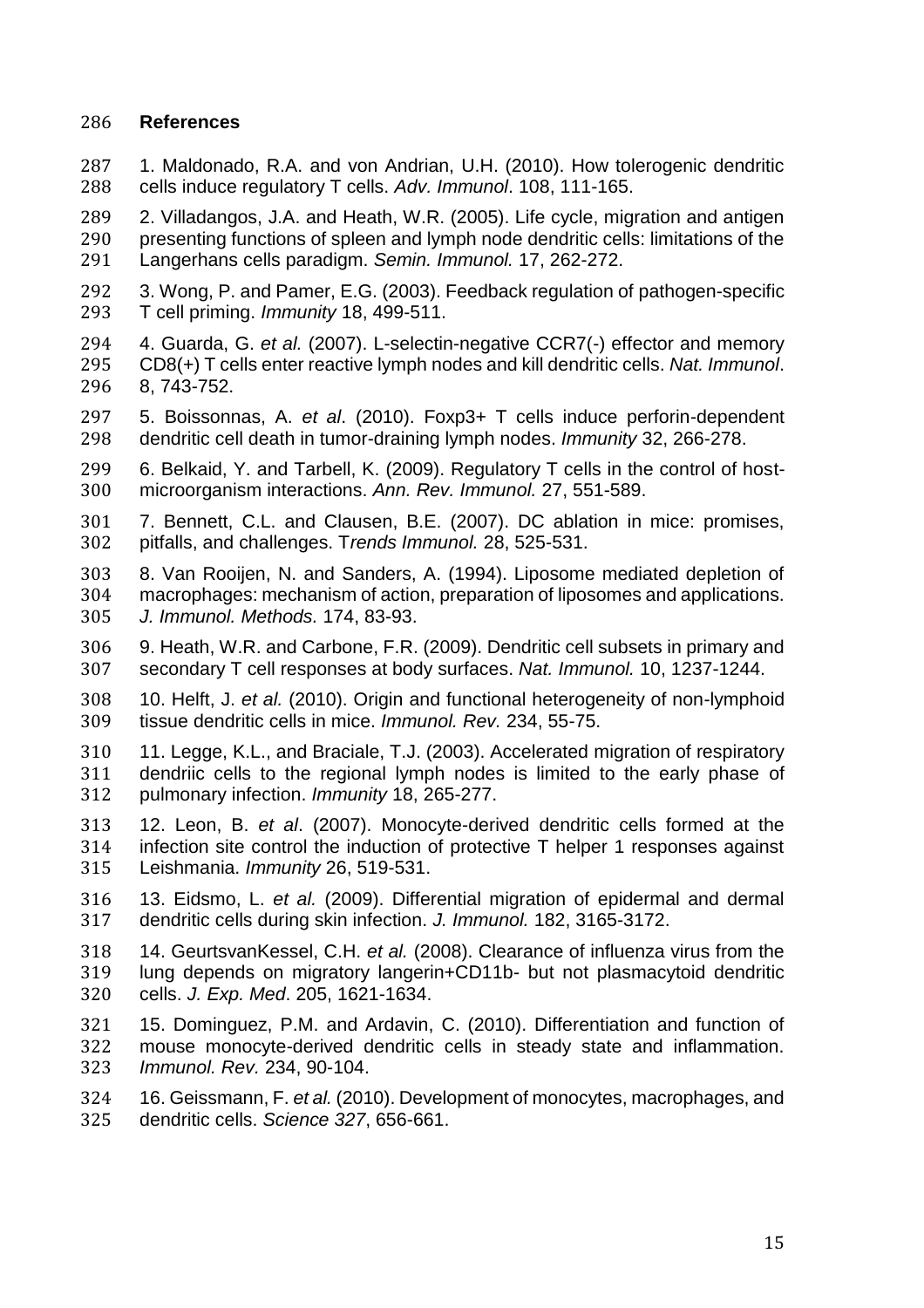- <span id="page-15-0"></span> 17. Shi, C. *et al.* (2011). Bone marrow mesenchymal stem and progenitor cells 327 induce monocyte emigration in response to circulating toll-like receptor ligands.<br>328 Immunity 34, 590-601. *Immunity* 34, 590-601.
- <span id="page-15-1"></span> 18. Iijima, N. *et al.* (2011). Recruited inflammatory monocytes stimulate antiviral Th1 immunity in infected tissue. *Proc. Natl. Acad. Sci. USA* 108, 284-289.
- <span id="page-15-2"></span> 19. De Trez, C. *et al.* (2009). iNOS-producing inflammatory dendritic cells 332 constitute the major infected cell type during the chronic Leishmania major<br>333 infection phase of C57BL/6 resistant mice. PLoS Pathog. 5, e1000494. infection phase of C57BL/6 resistant mice. *PLoS Pathog*. 5, e1000494.
- <span id="page-15-3"></span> 20. Rescigno, M. and Di Sabatino, A. (2009). Dendritic cells in intestinal homeostasis and disease. *J. Clin. Invest.* 119, 2441-2450.
- <span id="page-15-4"></span> 21. Zaba, L.C. *et al.* (2008). Resident and "Inflammatory" Dendritic Cells in Human Skin. *J. Invest. Dermatol.* 29, 302-8*.*
- <span id="page-15-5"></span> 22. Connolly, M.K. *et al.* (2009). In liver fibrosis, dendritic cells govern hepatic inflammation in mice via TNF-alpha. *J. Clin. Invest.* 119, 3213-3225.
- <span id="page-15-6"></span> 23. Weber, C. et al. (2011). CCL17-expressing dendritic cells drive atherosclerosis by restraining regulatory T cell homeostasis in mice. *J. Clin. Invest.* 121, 2898-2910.
- <span id="page-15-7"></span> 24. Pamer, E.G. (2009). Tipping the balance in favor of protective immunity during influenza virus infection. *Proc. Natl. Acad. Sci. USA* 106, 4961-4962.
- <span id="page-15-8"></span> 25. Bennett, C.L. *et al*. (2011). Langerhans cells regulate cutaneous injury by licensing CD8 effector cells recruited to the skin. *Blood* 117, 7063-7069.
- <span id="page-15-9"></span> 26. Chorro, L. *et al.* (2009). Langerhans cell (LC) proliferation mediates neonatal development, homeostasis, and inflammation-associated expansion of the epidermal LC network. *J. Exp. Med.* 206, 3089-3100.
- <span id="page-15-10"></span> 27. McGill, J. and Legge, K.L. (2009). Cutting edge: contribution of lung- resident T cell proliferation to the overall magnitude of the antigen-specific CD8 T cell response in the lungs following murine influenza virus infection. *J. Immunol.* 183, 4177-4181.
- <span id="page-15-11"></span> 28. Reinhardt, R.L. *et al.* (2001). Visualizing the generation of memory CD4 T cells in the whole body. *Nature* 410, 101-105.
- <span id="page-15-12"></span> 29. Harris, N.L. *et al.* (2002). Differential T cell function and fate in lymph node and nonlymphoid tissues. *J. Exp. Med.* 195, 317-326.
- <span id="page-15-13"></span> 30. Lindell, D.M. *et al.* (2006). Distinct compartmentalization of CD4+ T-cell effector function versus proliferative capacity during pulmonary cryptococcosis. *Am. J. Pathol.* 168, 847-855.
- <span id="page-15-14"></span> 31. McGill, J. *et al.* (2008). Protective influenza-specific CD8 T cell responses require interactions with dendritic cells in the lungs. *J. Exp. Med.* 205, 1635- 1646.
- 32. McGill, J. *et al.* (2010). IL-15 trans-presentation by pulmonary dendritic cells promotes effector CD8 T cell survival during influenza virus infection. *J. Exp. Med.* 207
- , 521-534.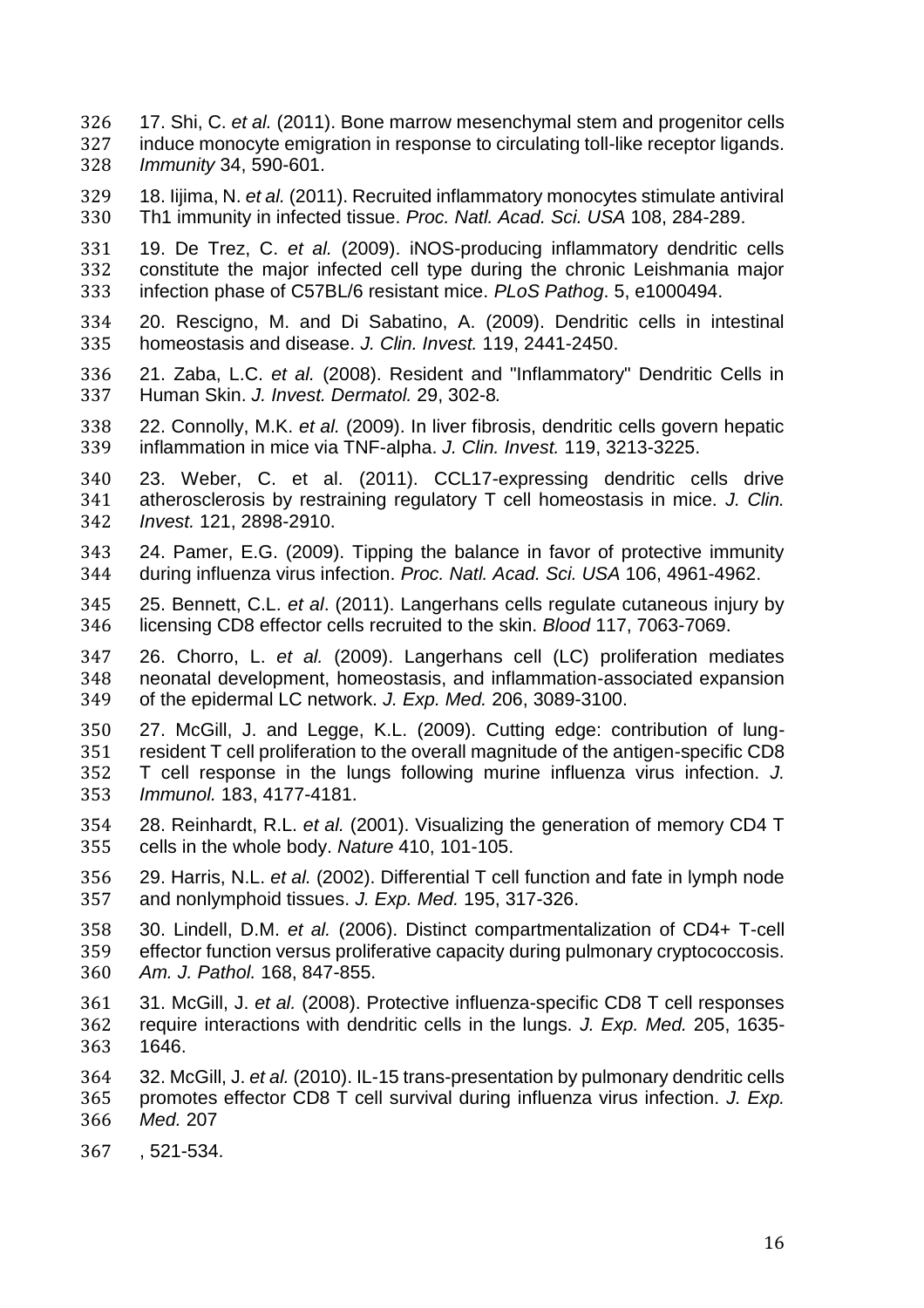- <span id="page-16-1"></span> 33. Dolfi, D.V. *et al.* (2011). Dendritic cells and CD28 costimulation are required 369 to sustain virus-specific CD8+ T cell responses during the effector phase in 370 vivo. J. Immunol. 186. 4599-4608. vivo. *J. Immunol.* 186, 4599-4608.
- <span id="page-16-0"></span> 34. Hufford, M.M. *et al.* (2011). Antiviral CD8+ T cell effector activities in situ are regulated by target cell type. *J. Exp. Med.* 208, 167-180.
- <span id="page-16-2"></span> 35. Aldridge, J.R. *et al.* (2009). TNF/iNOS-producing dendritic cells are the necessary evil of lethal influenza virus infection. *Proc. Natl. Acad. Sci. USA* 106, 5306-5311.
- <span id="page-16-3"></span> 36. McLachlan, J.B. *et al.* (2009). Dendritic cell antigen presentation drives simultaneous cytokine production by effector and regulatory T cells in inflamed skin. *Immunity* 30, 277-288.
- <span id="page-16-4"></span> 37. Kang, S.S. *et al.* (2011). Migration of cytotoxic lymphocytes in cell cycle permits local MHC I-dependent control of division at sites of viral infection. *J. Exp. Med.* 208, 747-759.
- <span id="page-16-5"></span> 38. van Panhuys, N. *et al.* (2005). Effector lymphoid tissue and its crucial role in protective immunity. *Trends Immunol.* 26, 242-247.
- <span id="page-16-7"></span><span id="page-16-6"></span> 39. Egawa, G. and Kabashima, K. (2011). Skin as a Peripheral Lymphoid Organ: Revisiting the Concept of Skin-Associated Lymphoid Tissues. *J. Invest. Dermatol.* 10.1038/jid.2011.198.
- 40. GeurtsvanKessel, C.H. *et al*. (2009). Dendritic cells are crucial for maintenance of tertiary lymphoid structures in the lung of influenza virus-infected mice. *J. Exp. Med.* 206, 2339-2349.
- <span id="page-16-8"></span> 41. Kurts, C. *et al.* (1998). Major histocompatibility complex class I-restricted cross-presentation is biased towards high dose antigens and those released during cellular destruction. *J. Exp. Med.* 188, 409-414.
- <span id="page-16-9"></span> 42. Melli, K., *et al.* (2009). Amplification of autoimmune response through induction o dendritic cell maturation in inflamed tissues. *J. Immunol.* 182, 2590- 2600.
- <span id="page-16-10"></span> 43. Heymann, F. *et al.* (2009). Kidney dendritic cell activation is required for progression of renal disease in a mouse model of glomerular injury. *J. Clin. Invest.* 119, 1286-1297.
- <span id="page-16-11"></span> 44. Teichmann, L.L. *et al.* (2010). Dendritic cells in lupus are not required for activation of T and B cells but promote their expansion, resulting in tissue damage. *Immunity* 33, 967-978.
- <span id="page-16-12"></span> 45. Bartholomaüs, I. *et al.* (2009). Effector T cell interactions with meningeal vascular structures in nascent autoimmune CNS lesions. *Nature* 462, 94-98.
- <span id="page-16-13"></span> 46. Heath, W.R. and Villadangos, J.A. (2005). No driving without a license. *Nat. Immunol.* 6, 125-126.
- <span id="page-16-14"></span> 47. Behrens, G. *et al.* (2004). Helper T cells, dendritic cells and CTL Immunity. *Immunol. Cell Biol.* 82, 84-90.
- <span id="page-16-15"></span> 48. Zanin-Zhorov, A. *et al.* (2010). Protein kinase C-theta mediates negative feedback on regulatory T cell function. *Science* 328, 372-376.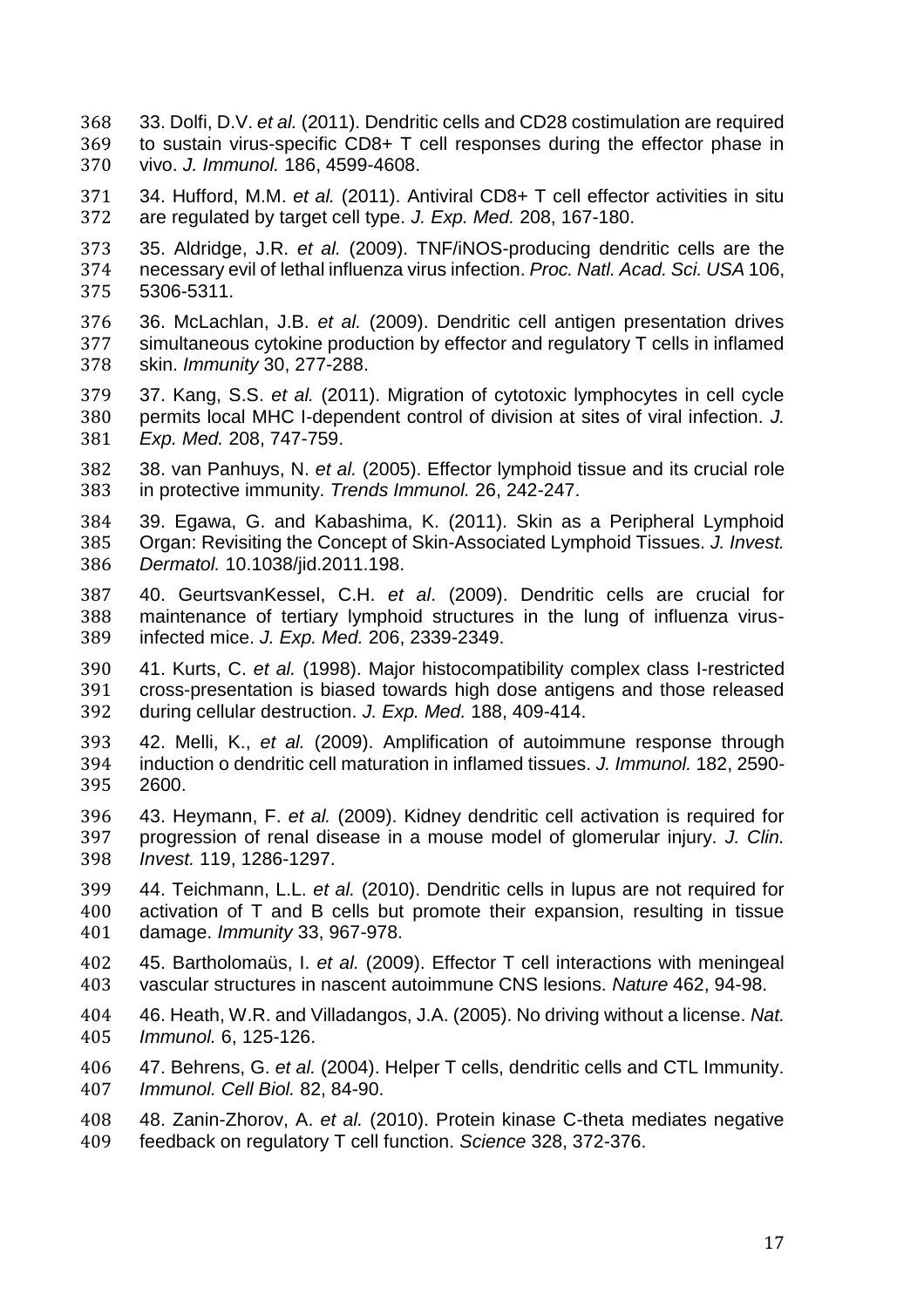- <span id="page-17-0"></span> 49. Sporri, R. and Reis e Sousa, C. (2005). Inflammatory mediators are 411 insufficient for full dendritic cell activation and promote expansion of CD4+ T<br>412 cell populations lacking helper function. Nat. Immunol. 6. 163-170. cell populations lacking helper function. *Nat. Immunol.* 6, 163-170.
- <span id="page-17-1"></span> 50. Zammit, D.J. *et al.* (2005). Dendritic cells maximize the memory CD8 T cell response to infection. *Immunity* 22, 561-570.
- <span id="page-17-2"></span> 51. Belz, G.T. *et al.* (2007). Minimal activation of memory CD8+ T cell by tissue- derived dendritic cells favors the stimulation of naive CD8+ T cells. *Nat. Immunol.* 8, 1060-1066.
- <span id="page-17-3"></span> 52. Wakim, L.M. *et al.* (2008). Dendritic cell-induced memory T cell activation in nonlymphoid tissues. *Science* 319, 198-202.
- <span id="page-17-4"></span> 53. Iijima, N. *et al.* (2008). Dendritic cells and B cells maximize mucosal Th1 memory response to herpes simplex virus. *J. Exp. Med.* 205, 3041-3052.
- <span id="page-17-5"></span> 54. Engel, D.R. *et al.* (2010). T helper type 1 memory cells disseminate postoperative ileus over the entire intestinal tract. *Nat. Med.* 16, 1407-1413.
- 
-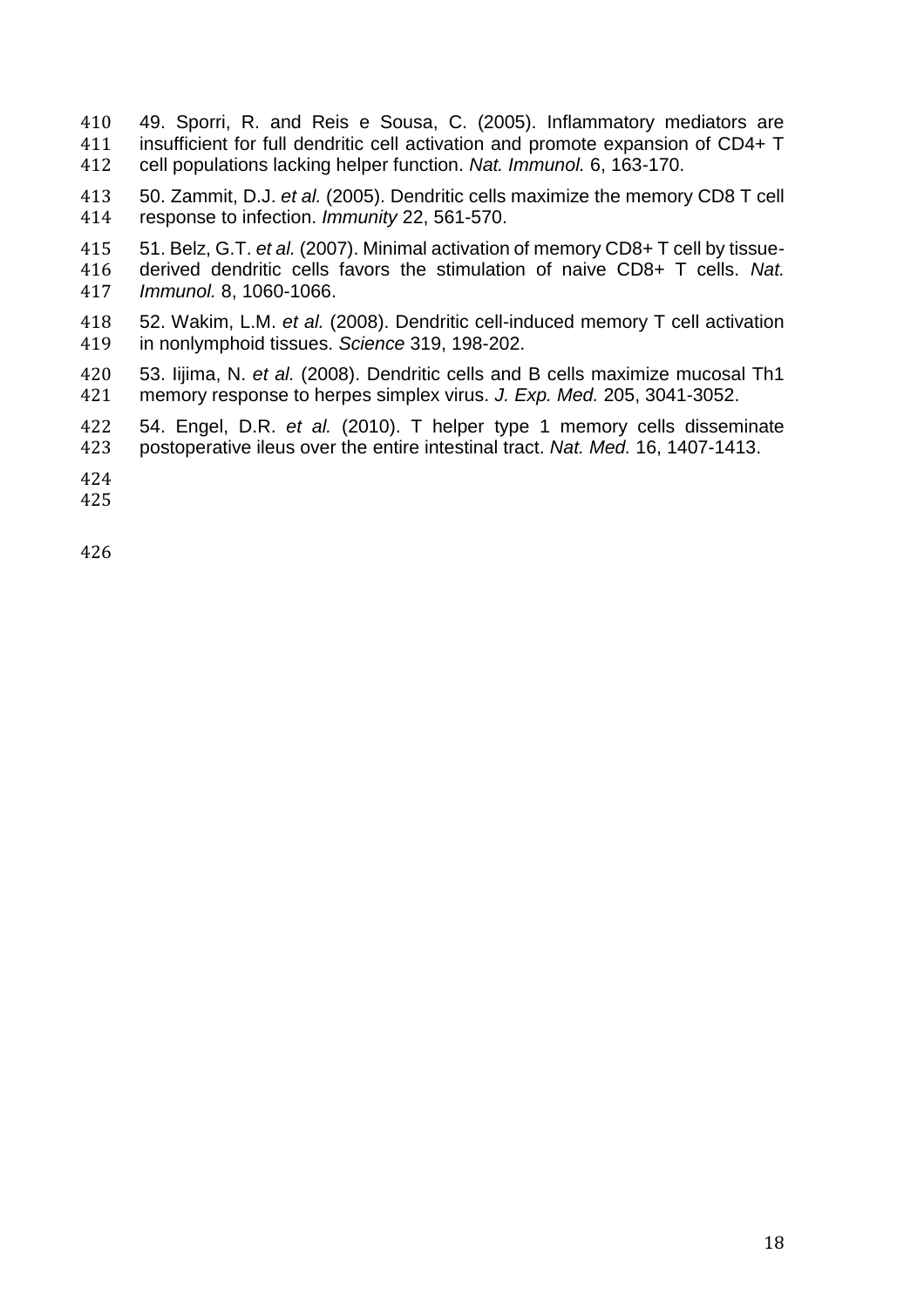### **Legend**

#### Figure 1. Licensing of effector T cell function by tissue DCs

 A. Following infection, monocytes will be rapidly recruited from the blood into the infected tissue. Monocytes will differentiate into inflammatory DCs that present infection-derived antigen to incoming effector T cells. This interaction will result in proliferation and/or enhanced effector cytokine production by T cells, ensuring that a sufficient T cell response is elicited to clear the infection. 434 Depletion of priming DCs and therefore effector T cells in draining LN, and a reduction in the amount of pathogen-derived antigen present at the infected site due to clearance of the invading organism, will limit the duration of the response, with minimal damage to the surrounding tissue by Teff.

 B. During the development of autoimmune disease, inflammatory DCs which have been recruited to the inflamed tissue, will present self antigens to Teff. This interaction will enhance effector function, leading to immunopathology as autoreactive T cells attack cells in the surrounding tissue, and may also produce chemokines and proteases to invade further into the tissue. Continual recruitment of licensing DCs presenting tissue-derived antigen, and therefore the persistent enhancement of T cell function perpetuates the cycle, resulting in severe immunopathology in the target organ.